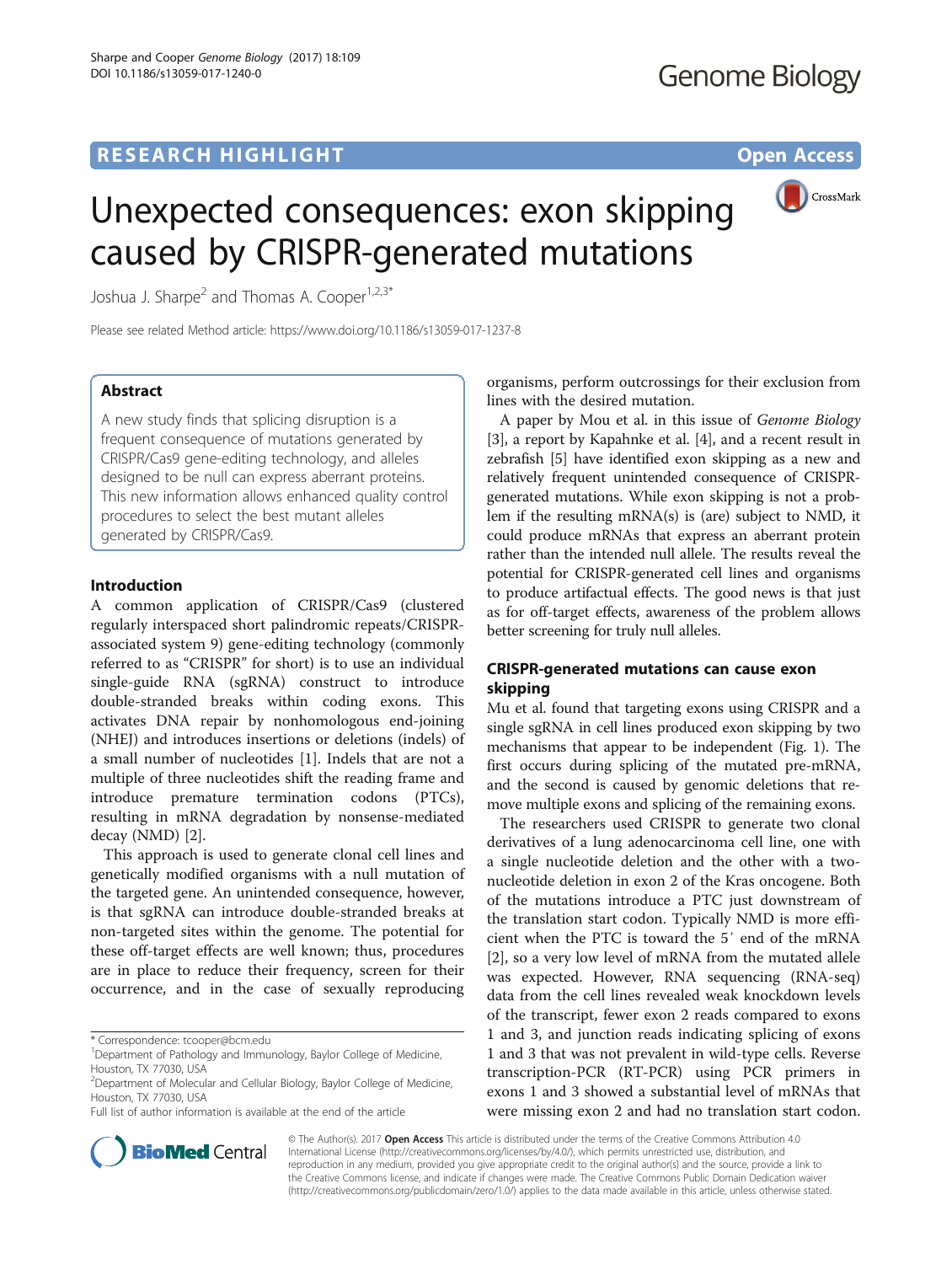<span id="page-1-0"></span>

reading frame and produces an aberrant protein. **b** CRISPR-induced genomic deletion removes three exons, including the translation initiation codon, such that a downstream internal ATG produces a protein that is truncated at the N-terminus. Red boxes indicate mRNAs that produce aberrant proteins

These transcripts would result in an N-terminal truncated protein caused by the initiation of translation at an in-frame ATG in exon 3.

Next, Mu et al. targeted the in-frame exon 3 of the βcatenin gene (Ctnnb1). This exon, if skipped, produces a stabilized, constitutively active β-catenin protein that is retained in the nucleus. On testing multiple sgRNAs, many efficiently introduced indels that also produced a fraction of exon-skipping mRNAs, regardless of the strand targeted. Immunoblotting and immunofluorescence staining revealed that the protein product resulting from exon 3-skipping was localized to the nucleus instead of in the cytoplasm, supporting the concern that alleles targeted for a null mutation can produce functional proteins.

But there was more. When primers used for RT-PCR were located multiple exons upstream and downstream of the Ctnnb1 targeted exon, multiple bands were detected that resulted from skipping not just the targeted exon, but also flanking exons. The explanation is that CRISPR-induced large genomic deletions that removed these exons, and the remaining exons were spliced. At first, this deletion was not detected by genomic DNA PCR since the binding sites for primers designed to detect small indels within the exon were removed by the deletion.

The results by Mou et al. [\[3](#page-2-0)] provide the clearest evidence to date that exon skipping occurs at relatively high frequency in mRNAs from CRISPR-generated alleles. They also show that potentially undetected genomic deletions can lead to exon skipping. Finally, they demonstrate that exon skipping results in the expression of a truncated protein with different localization, and presumably a different function, from the wild-type protein. The message is that whether a single exon is skipped because of a small indel, or multiple exons are skipped because of a genomic deletion, an allele targeted for a null mutation can produce a protein with residual normal activity or a new gain-of-function.

# What is the mechanism?

The mechanism for skipping multiple exons is straightforward: the exons that remain intact after a genomic deletion are spliced. More complex and concerning is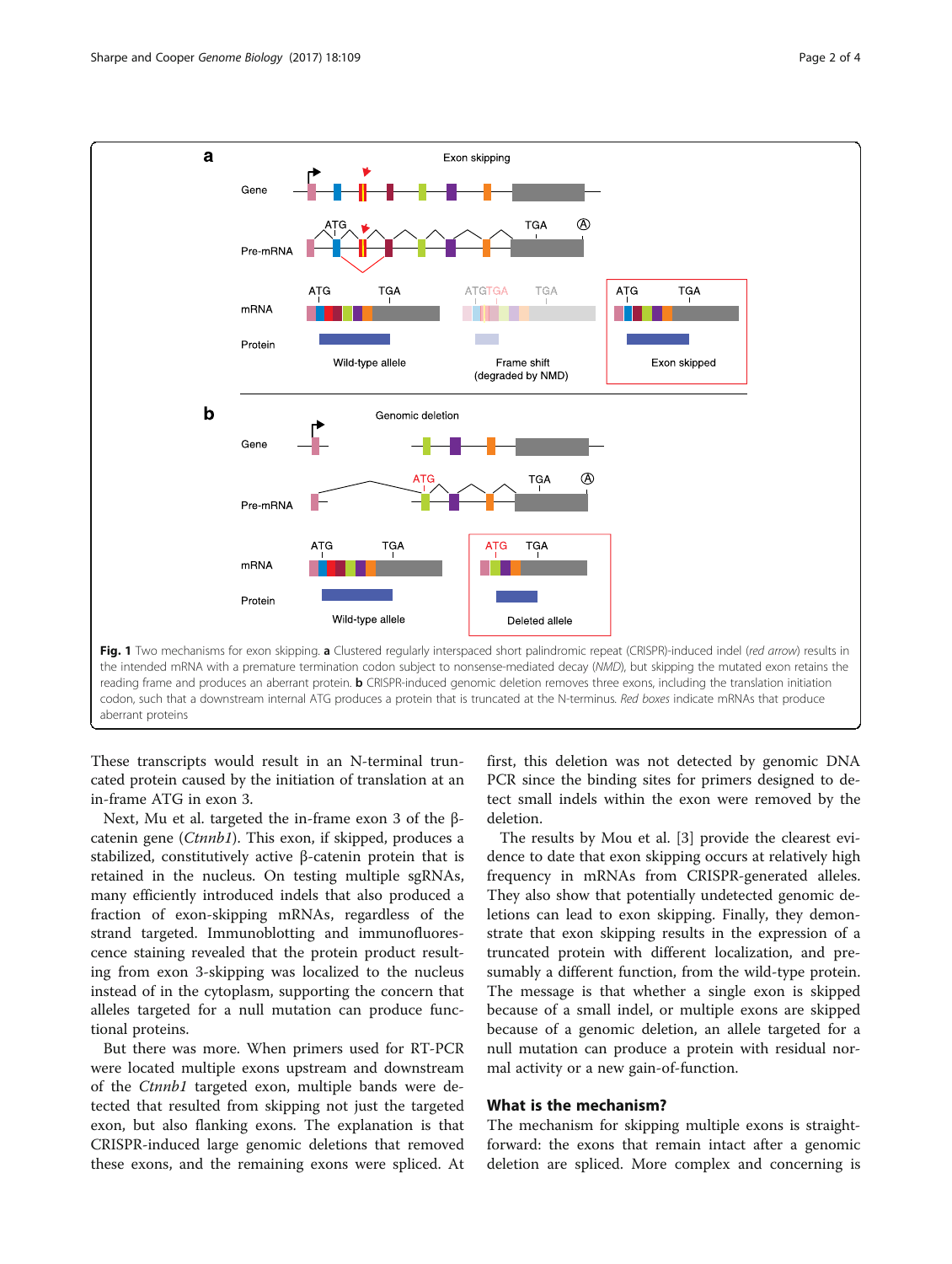<span id="page-2-0"></span>the fact that a change of only one to a few nucleotides can result in exon skipping during pre-mRNA splicing. It has been known for some time that, in addition to the splice sites at the intron–exon boundaries, exons contain sequences that act positively or negatively on splicing efficiency [[6\]](#page-3-0). Positive-acting elements within exons, known as exon splicing enhancers (ESEs), bind factors that enhance recognition by the splicing machinery. Negative-acting elements (exon splicing silencers (ESSs)) are thought to prevent the use of cryptic splice sites. One can hypothesize that an indel promotes exon skipping either by disrupting an ESE or by fortuitously introducing an ESS. Such effects are not as unlikely as one might think. A growing number of examples of genetic variants produce differences in splicing efficiency between individuals. Up to 30% of disease-causing point mutations do so by disrupting splicing, and half of these are outside of consensus splice sites—most often within exons [[7\]](#page-3-0). Consistent with a partial loss of ESE function (or a gain of weak ESS activity), exon skipping was partial, and often a relatively small fraction of mRNAs lacked the skipped exons. Still, the frequency with which small CRISPR-induced indels produced a change in splicing is surprising.

In addition to the multiple cis-acting elements within and around exons, differences in the nuclear trans-acting environment also play a role in splicing efficiency [[6\]](#page-3-0). A mutated exon might show some level of skipping in one cell line and none in another. In a genetically modified organism, tissue-specific differences in the level of exon skipping might produce tissue-specific differences in the expression of an aberrant protein product.

### What is one to do?

Ideally, it would be possible to know a priori how to target a gene and avoid exon-skipping issues. However, it is currently difficult to predict the effect of a given indel on splicing efficiency based on exon sequence. Algorithms to identify exonic splicing elements have been partially successful, and computational definition of the so-called splicing code is ongoing [\[8](#page-3-0)–[10\]](#page-3-0), but these cannot yet completely predict the effect of a given nucleotide change on splicing efficiency.

The good news is that awareness of the problem leads to enhanced quality control. First, it is recommended to use RT-PCR to determine whether the exon containing the indel is skipped, and if so, to determine the proteincoding potential. Second, a single sgRNA can produce a large deletion, and this might remain undetected because the priming sites for at least one primer designed for PCR of an expected smaller deletion might be lost. Therefore, one needs to account for the structure of both alleles (or more if the cell is polyploid for the targeted chromosome), since one allele might contain an indel but the other might contain a large undetected deletion. An RT-PCR survey of the mRNA is a straightforward screen to identify mRNAs lacking exons generated by either mechanism. For example, RT-PCR using primers located several exons upstream and downstream of the targeted exon—or even in the first and last exons—will readily detect an mRNA produced by splicing the remaining exons of a large deletion. As a first pass screen, RT-PCR can more rapidly indicate a deletion compared to a PCR screen of genomic DNA for unknown deletion endpoints.

CRISPR is straightforward, inexpensive, and widely accessible to individual laboratories. As well as establishing rigorous protocols for highly efficient and selective mutagenesis, it is important to set up rigorous quality controls to ensure that the mutants created do not contain hidden surprises that could produce artifacts.

#### Abbreviations

Cas9: CRISPR-associated system 9; CRISPR: Clustered regularly interspaced short palindromic repeats; ESE: Exon splicing enhancer; ESS: Exon splicing silencer; indel: Insertion or deletion mutation; NHEJ: Non-homologous endjoining; NMD: Nonsense-mediated decay; PTC: Premature termination codon; RT-PCR: Reverse transcription polymerase chain reaction; sgRNA: Single-guide ribonucleic acid

#### Funding

Our laboratory is supported by funding from the National Institutes of Health under grant numbers R01 AR045653, R01 HL045565, and R01 AR060733.

#### Authors' contributions

JS and TAC wrote the manuscript. Both authors read and approved the final manuscript.

#### Competing interests

The authors declare that they have no competing interests.

#### Publisher's Note

Springer Nature remains neutral with regard to jurisdictional claims in published maps and institutional affiliations.

#### Author details

<sup>1</sup>Department of Pathology and Immunology, Baylor College of Medicine, Houston, TX 77030, USA. <sup>2</sup> Department of Molecular and Cellular Biology, Baylor College of Medicine, Houston, TX 77030, USA. <sup>3</sup>Department of Molecular Physiology and Biophysics, Baylor College of Medicine, Houston, TX 77030, USA.

#### Published online: 14 June 2017

#### References

- 1. Doudna JA, Charpentier E. Genome editing. The new frontier of genome engineering with CRISPR-Cas9. Science. 2014;346:1258096.
- 2. Popp MW, Maquat LE. Leveraging rules of nonsense-mediated mRNA decay for genome engineering and personalized medicine. Cell. 2016;165:1319–22.
- Mou H, Smith JL, Peng L, Yin H, Moore J, Zhang X, et al. CRISPR/Cas9mediated genome editing induces exon skipping by alternative splicing or exon deletion. Genome Biol. 2017;18. doi[:10.1186/s13059-017-1237-8.](http://dx.doi.org/10.1186/s13059-017-1237-8)
- 4. Kapahnke M, Banning A, Tikkanen R. Random splicing of several exons caused by a single base change in the target exon of CRISPR/Cas9 mediated gene knockout. Cells. 2016;5:E45.
- 5. Prykhozhij SV, Steele SL, Razaghi B, Berman JN. A rapid and effective method for screening, sequencing and reporter verification of engineered frameshift mutations in zebrafish. Dis Model Mech. 2017. doi[:10.1242/dmm.](http://dx.doi.org/10.1242/dmm.026765) [026765](http://dx.doi.org/10.1242/dmm.026765).